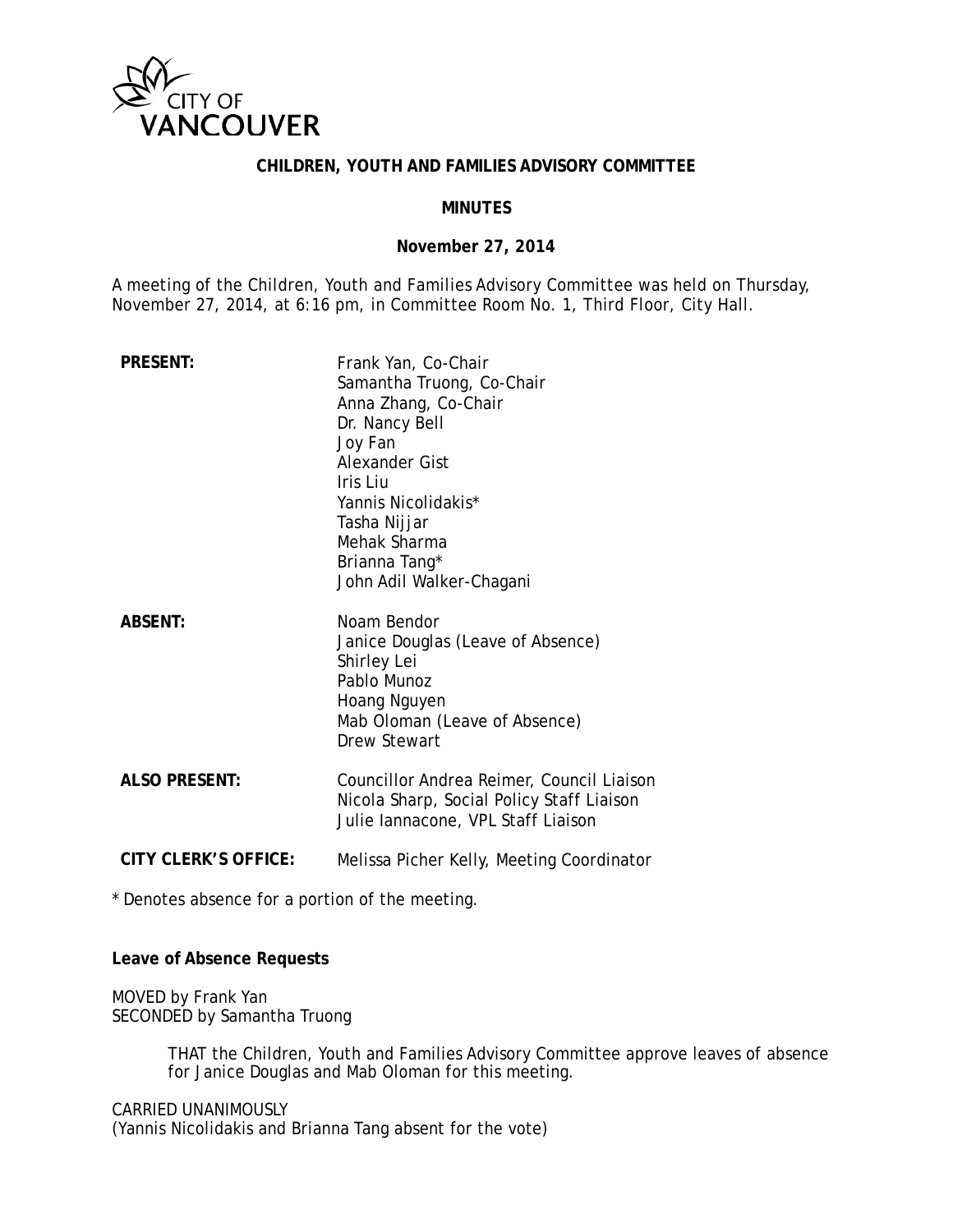## **Approval of Minutes**

MOVED by Frank Yan SECONDED by Alexander Gist

> THAT the minutes of the May 22, 2014, Children, Youth and Families Advisory Committee meeting be approved.

CARRIED UNANIMOUSLY (Yannis Nicolidakis and Brianna Tang absent for the vote)

## **1. Council of Councils**

Co-Chair Samantha Truong encouraged all Committee members to attend the Council of Councils meeting this Monday, December 1, 2014 from 5:00 – 8:30 pm in the Town Hall, Main floor, Vancouver City Hall. Committee members should reply as soon as possible to: [rsvp@vancouver.ca.](mailto:rsvp@vancouver.ca)

## **2. Sub-Committee updates – Check-in**

No reports.

## **3. Sanctuary City Letter**

Co-Chair Truong and Tasha Nijjar, presented the draft letter and backgrounder, originally prepared by former member, Victoria Cruz Mendez, and, along with Councillor Andrea Reimer, responded to questions.

MOVED by Alexander Gist SECONDED by John Adil Walker-Chagani

> THAT the Children, Youth and Families Advisory Committee approve the sending of a letter, as amended, to the Mayor and Council in support of the designation of City of Vancouver as a Sanctuary City, and to include a backgrounder attachment and to copy the Sanctuary and Solidarity Cities website.

### CARRIED UNANIMOUSLY

### **4. Recommendation for the Continuation of the Children, Youth and Families Advisory Committee**

Councillor Reimer provided the history and background behind the formation of the CYFA advisory committee. The Committee broke into small groups for a discussion of successes and challenges the group has faced over the past term and reported results back to the larger group.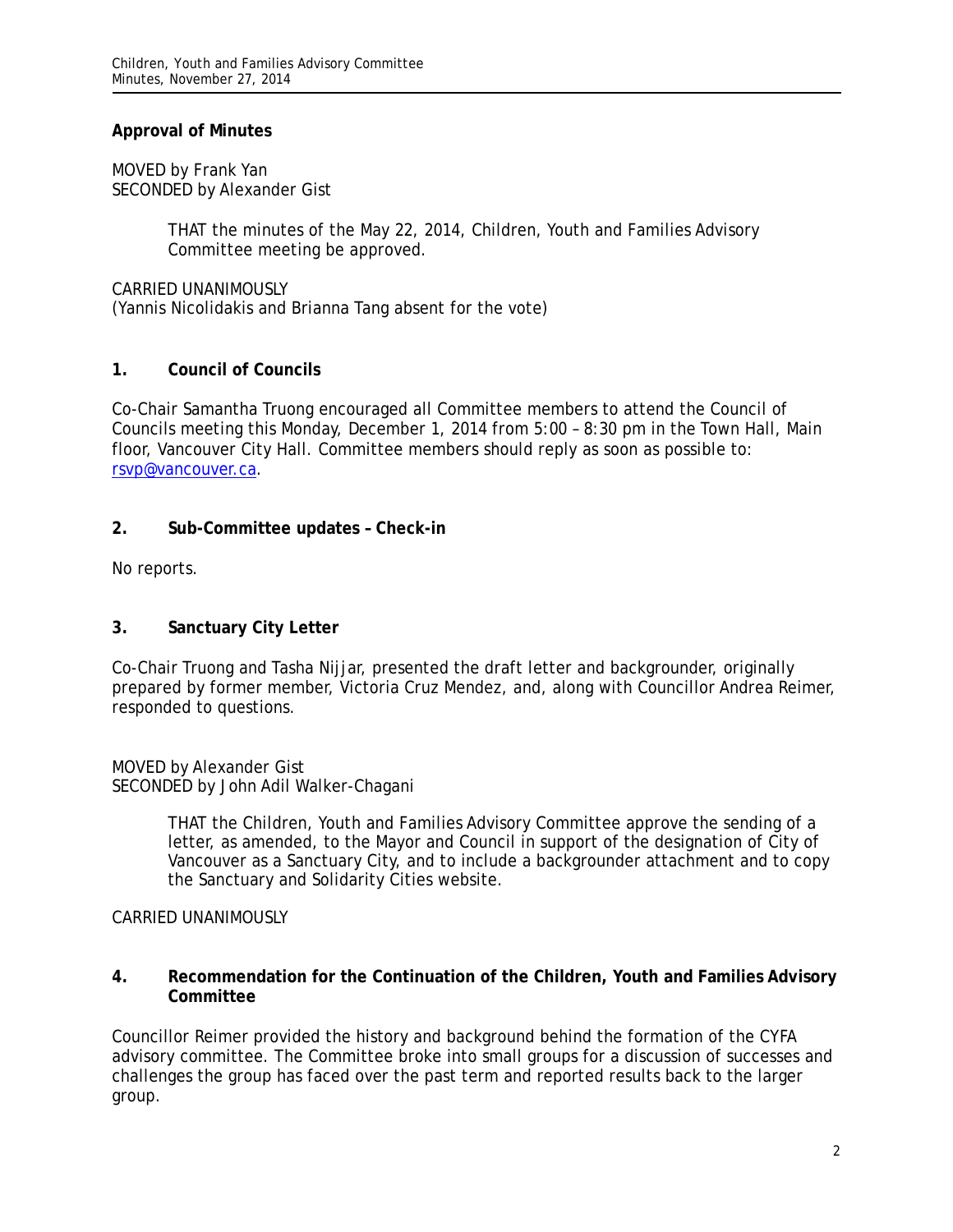## **Successes**

- Committee members were proud of the diversity of the group, particularly with respect to the representation of ages, the passion about ideas and issues and how well everyone is working together.
- Committee members were proud of their growth as a committee and for their letters of support on a variety of issues concerning children, youth and families in Vancouver.
- Committee members were also pleased to have learned so much about how City Hall is run and most feel more connected to their city and are more aware of how they can benefit their communities.

## **Challenges**

The committee suggested the following areas for improvement:

- Establish training for all committee members on using more age-appropriate communication methods around use of language, presentation styles, meeting processes and agenda setting. Suggestions for improved methods included: Presenters could conclude with a brief summary to ensure all members have understood their key points and the establishment of a buddy/mentor system between younger and older members.
- Set clear expectations of the Chair's roles and responsibilities concerning meeting and other Committee activities. And develop better guidelines for Chair(s) selection.
- Pro-actively identify outside groups to present to the Committee on issues or areas of interest.
- Better utilize sub-committees to explore issues and areas of interest as smaller groups work more effectively to capture energy and passion, before approval by the large Committee.

### MOVED by Frank Yan SECONDED by Joy Fan

THAT the Children, Youth and Families Advisory Committee (CYFA) recommends the continuation of the CYFA in the next Council term. This committee has made a great start in the short time we have been working together. We hope in the next term to continue working with the City to build healthier communities for children, youth and families.

### CARRIED UNANIMOUSLY